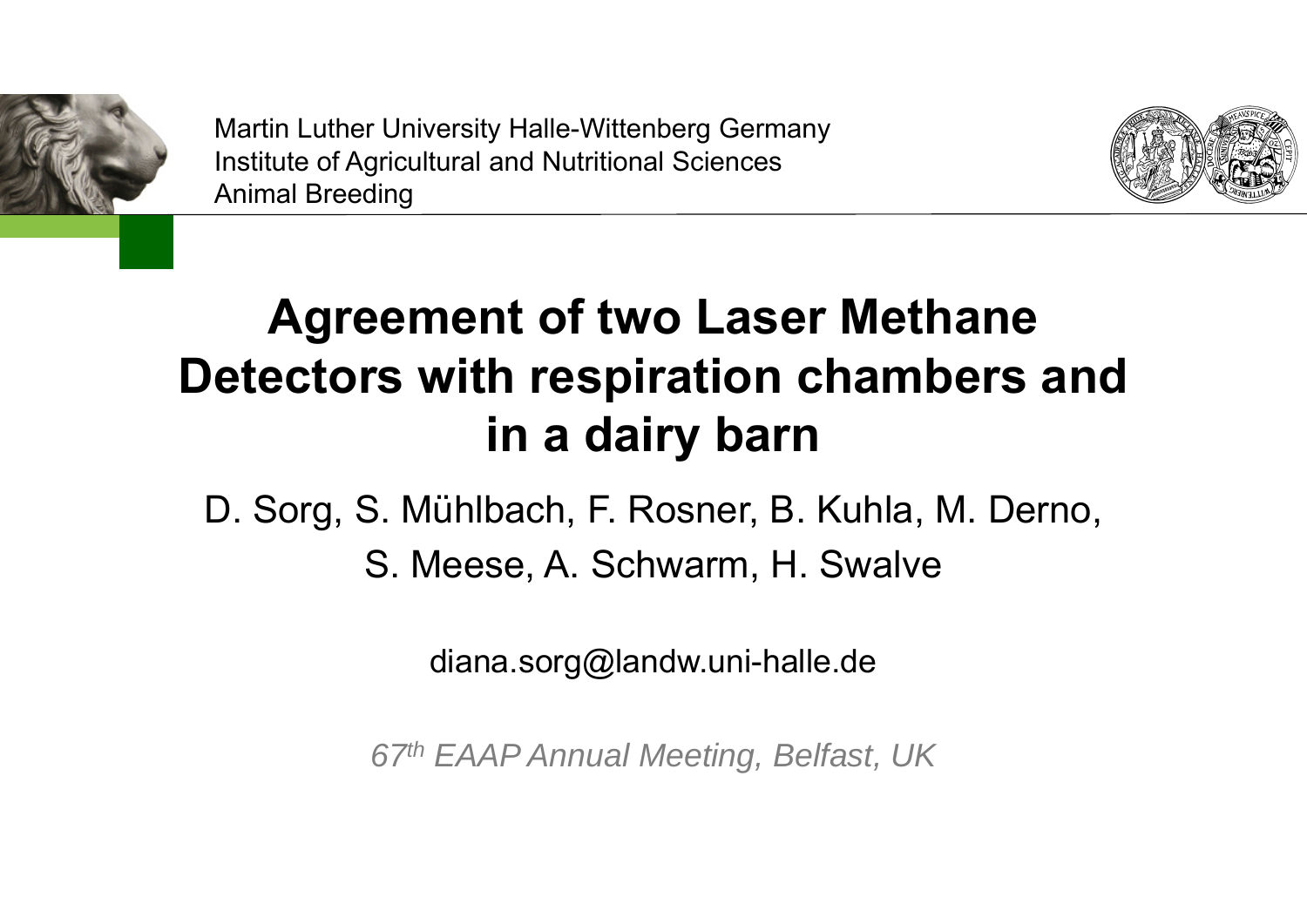### **Laser Methane Detector (LMD)**

#### o **for detection of gas leaks**

- o wavelength specifically absorbed by methane (tunable diode laser absorption spectroscopy)
- o mobile, portable, hand-held
- o 2 data points/sec
- o cumulative methane concentration along path in ppm-m
- o data stored on smartphone



(Crowcon Detection Instruments Ltd.)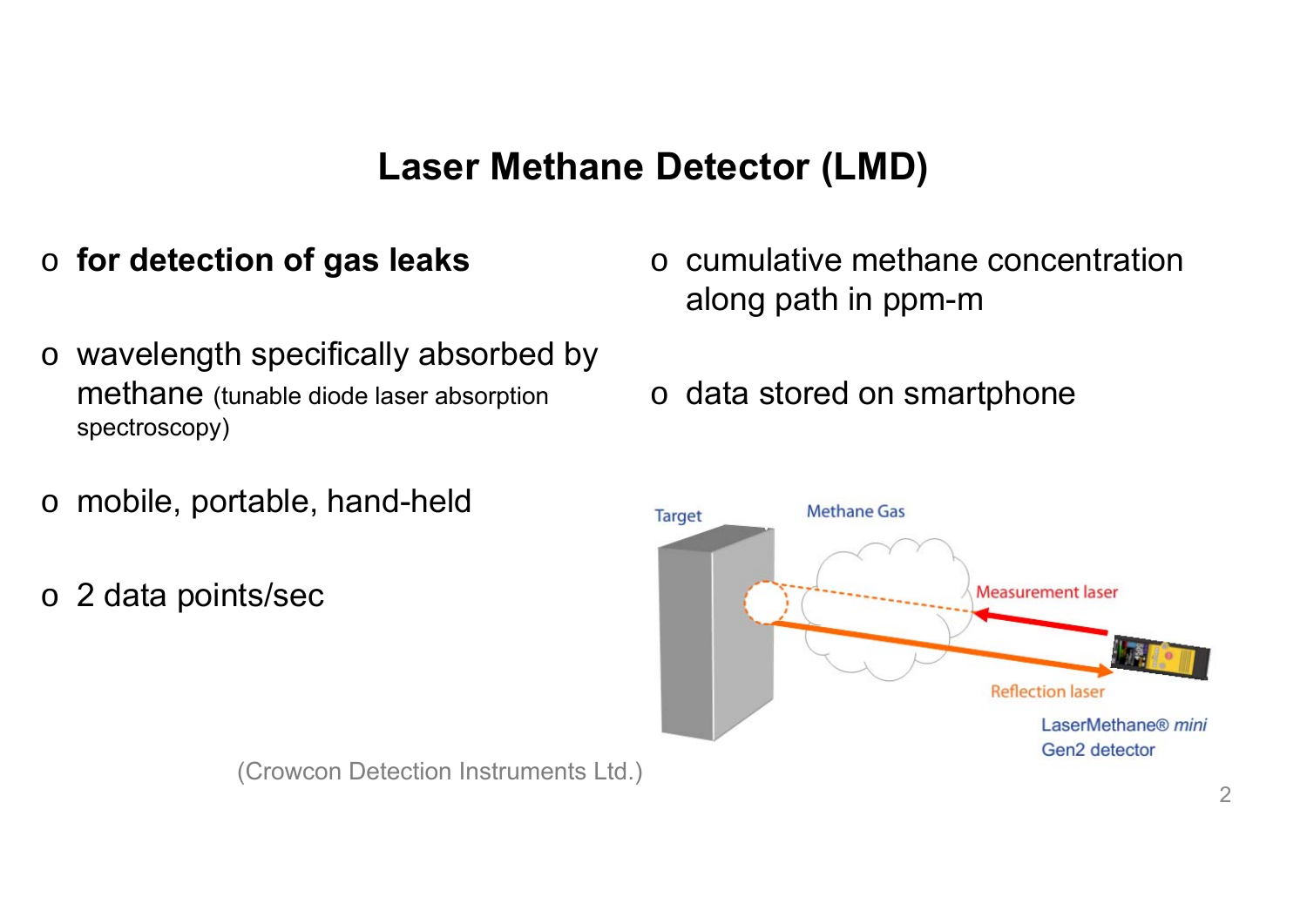#### **Our application of the LMD**



3Similar to Chagunda et al. (2009), Chagunda & Yan (2011), Grobler et al. (2014), Ricci et al. (2014), Pickering et al. (2015)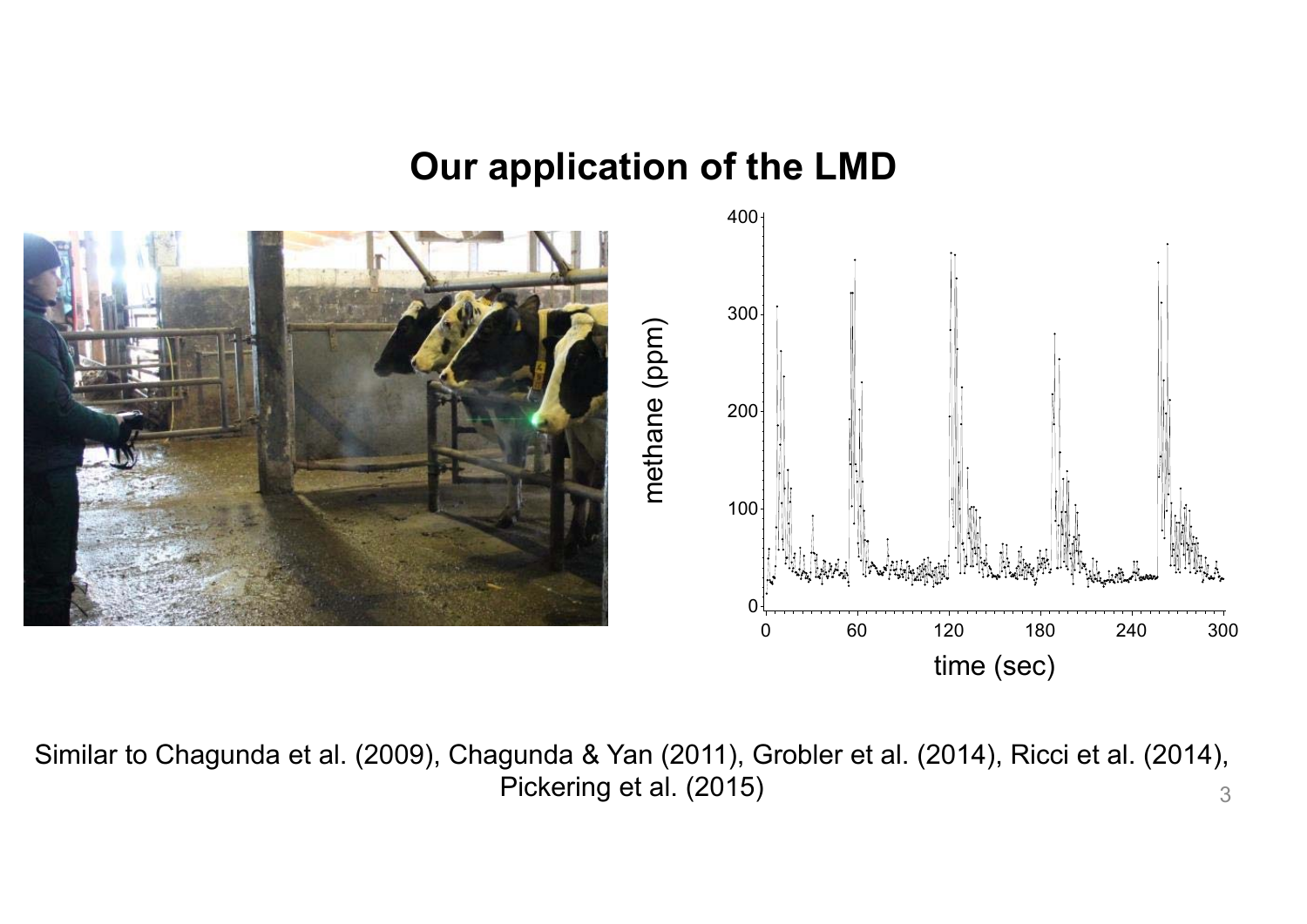# **Questions**

Can two LMDs be used in parallel when recording a large amount of data?

 $\rightarrow$  Agreement of two LMDs with each other in a closed room and under farm conditions

How accurate is this sensor?

 $\rightarrow$  Agreement of LMDs with sensor of respiration chamber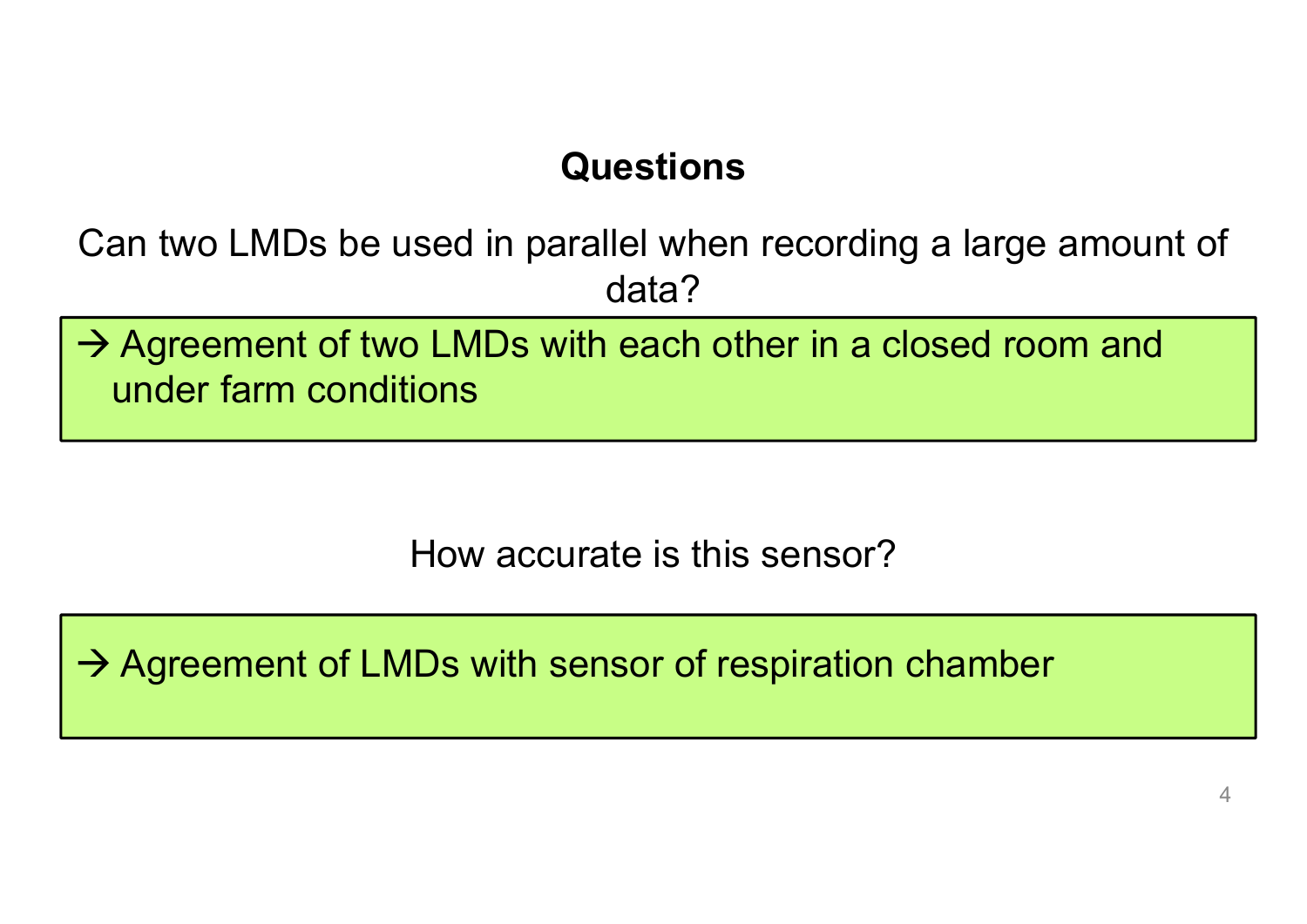## **Experimental setup**



- •placed inside chamber
- • measuring through portion of air near outlet tube
- $\rightarrow$  technical accuracy compared with sensor of respiration chamber
- $\rightarrow$  visual monitoring of cow activity to detect differences in methane concentration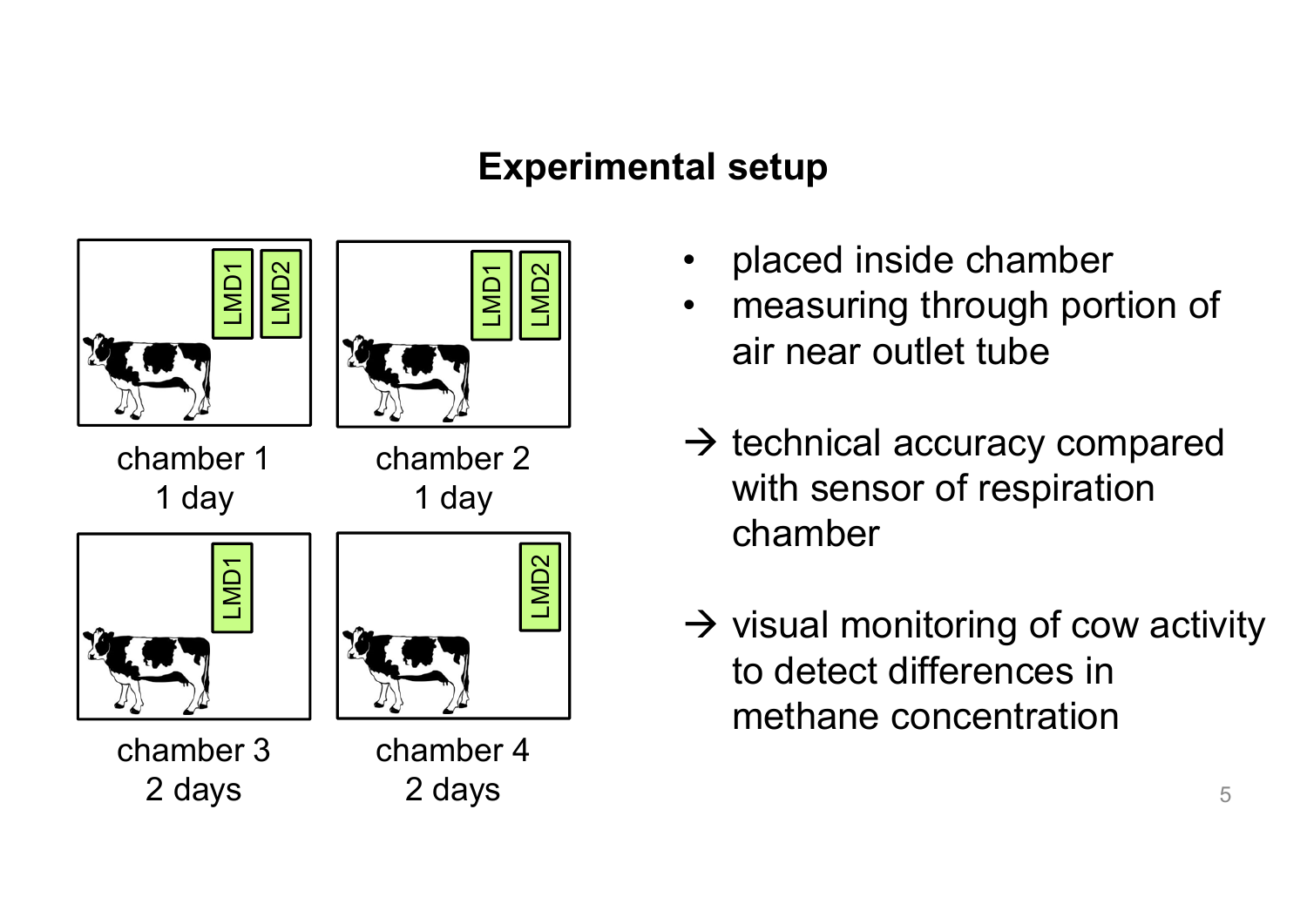### **Experimental setup**



chamber 1 and 2 chamber 3 and 4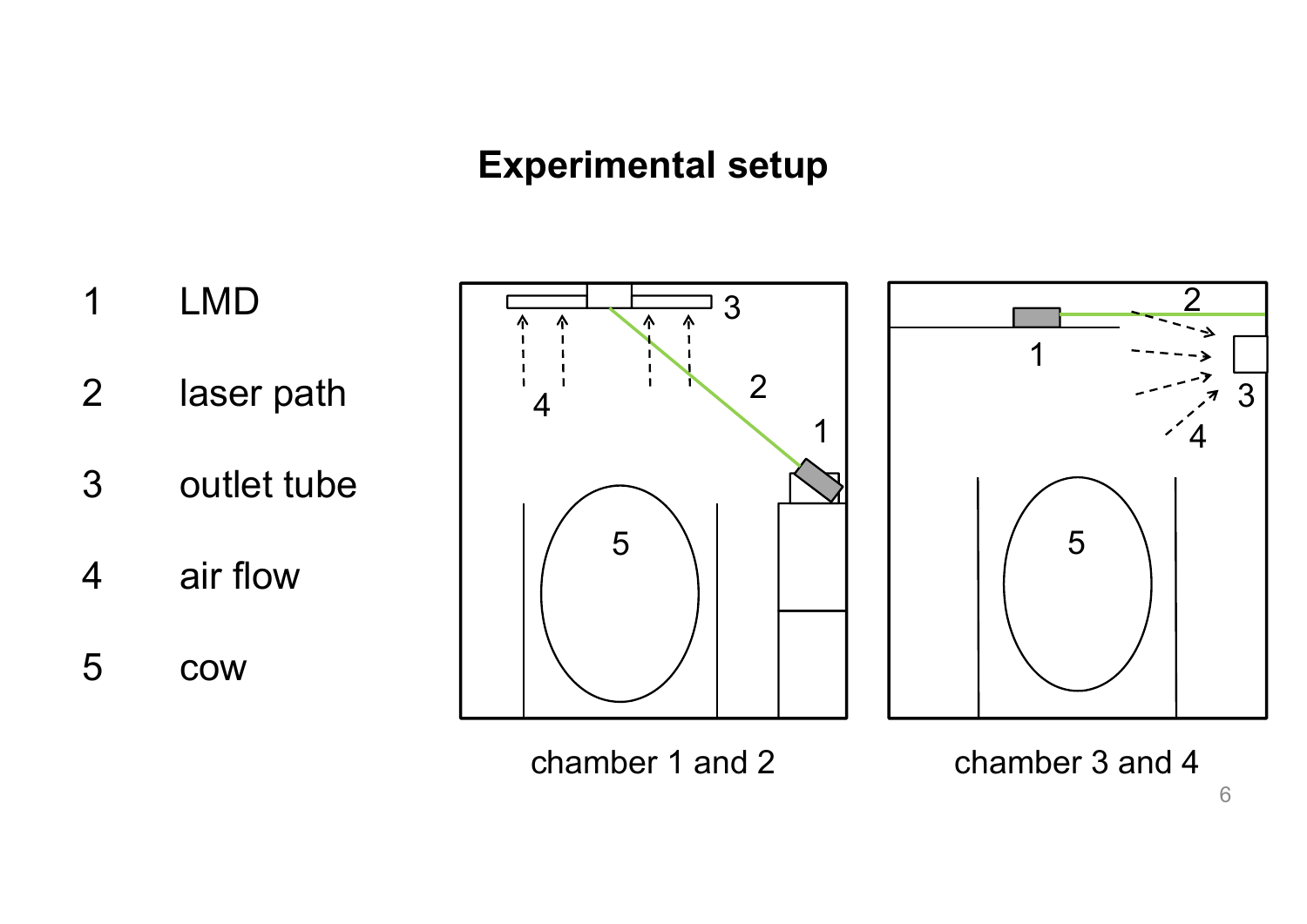## **Experimental setup**



dairy barn 1 h

Simultaneous measurement at different locations for 10 min each:

feeding table over straw bedding pointing to ceiling over slatted floor

 $\rightarrow$  elevated CH<sub>4</sub> concentration, but no cow profile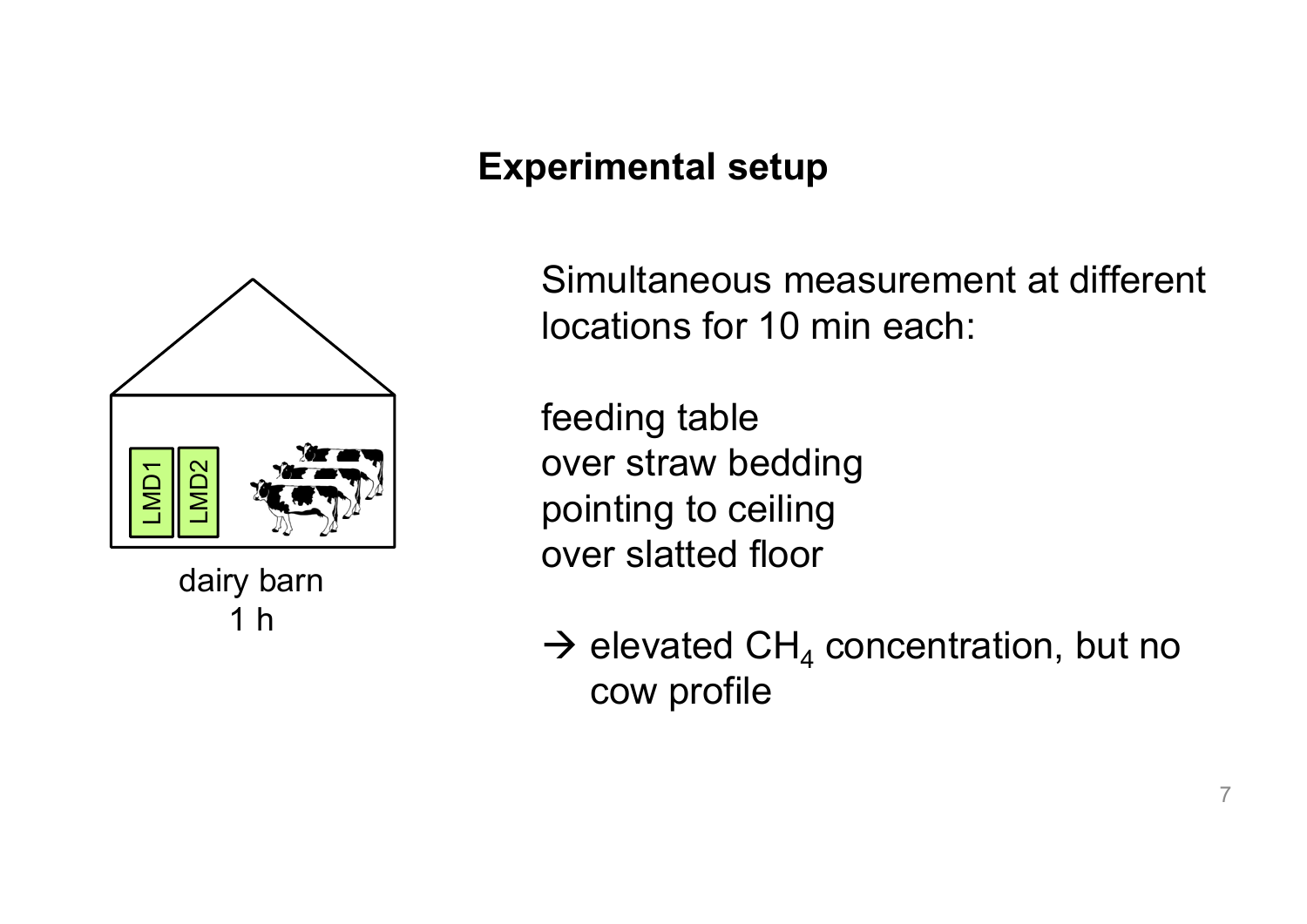#### **Agreement of two LMD in a respiration chamber**



LMD2 methane (ppm-m)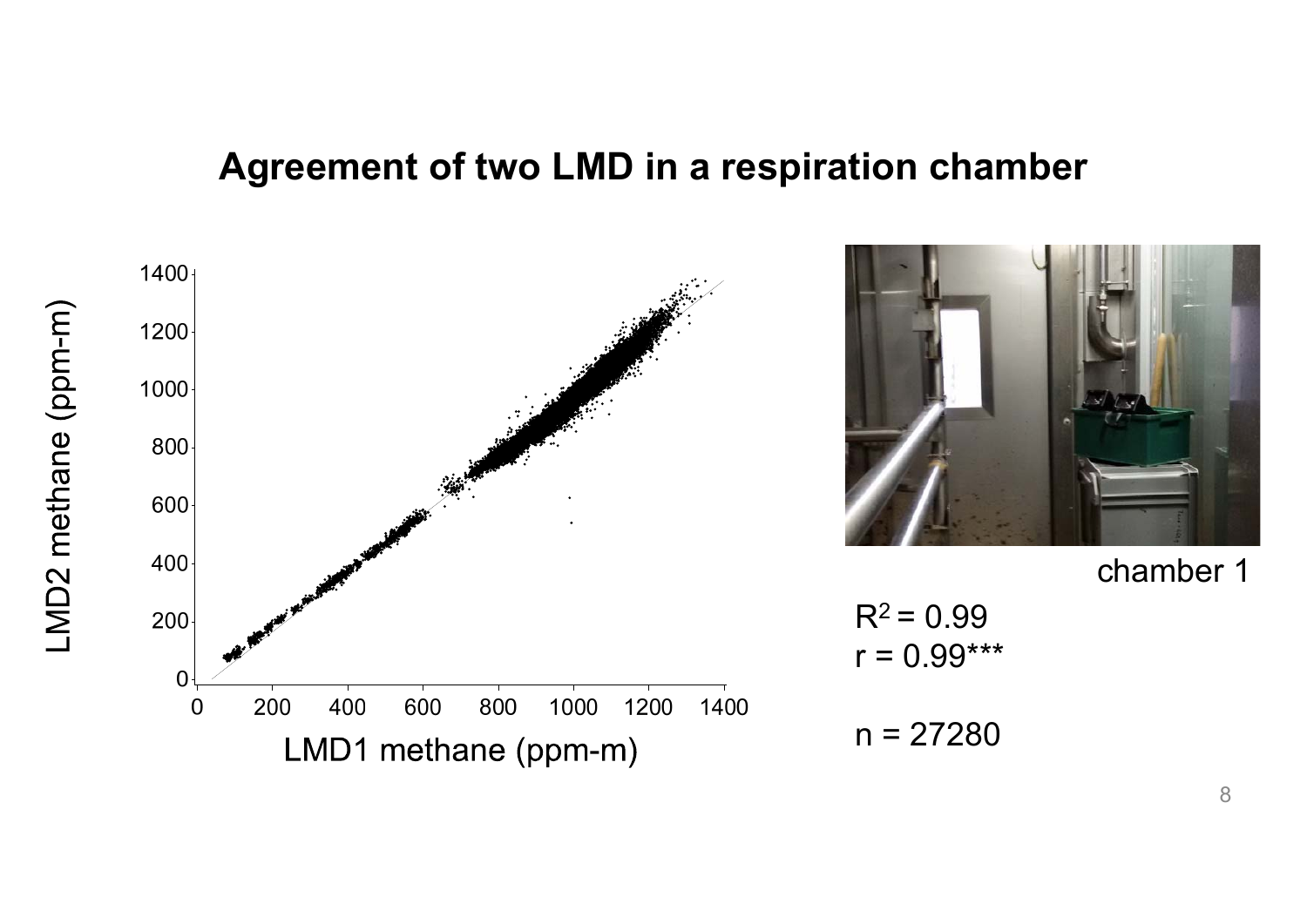### **Agreement of two LMD under farm conditions**

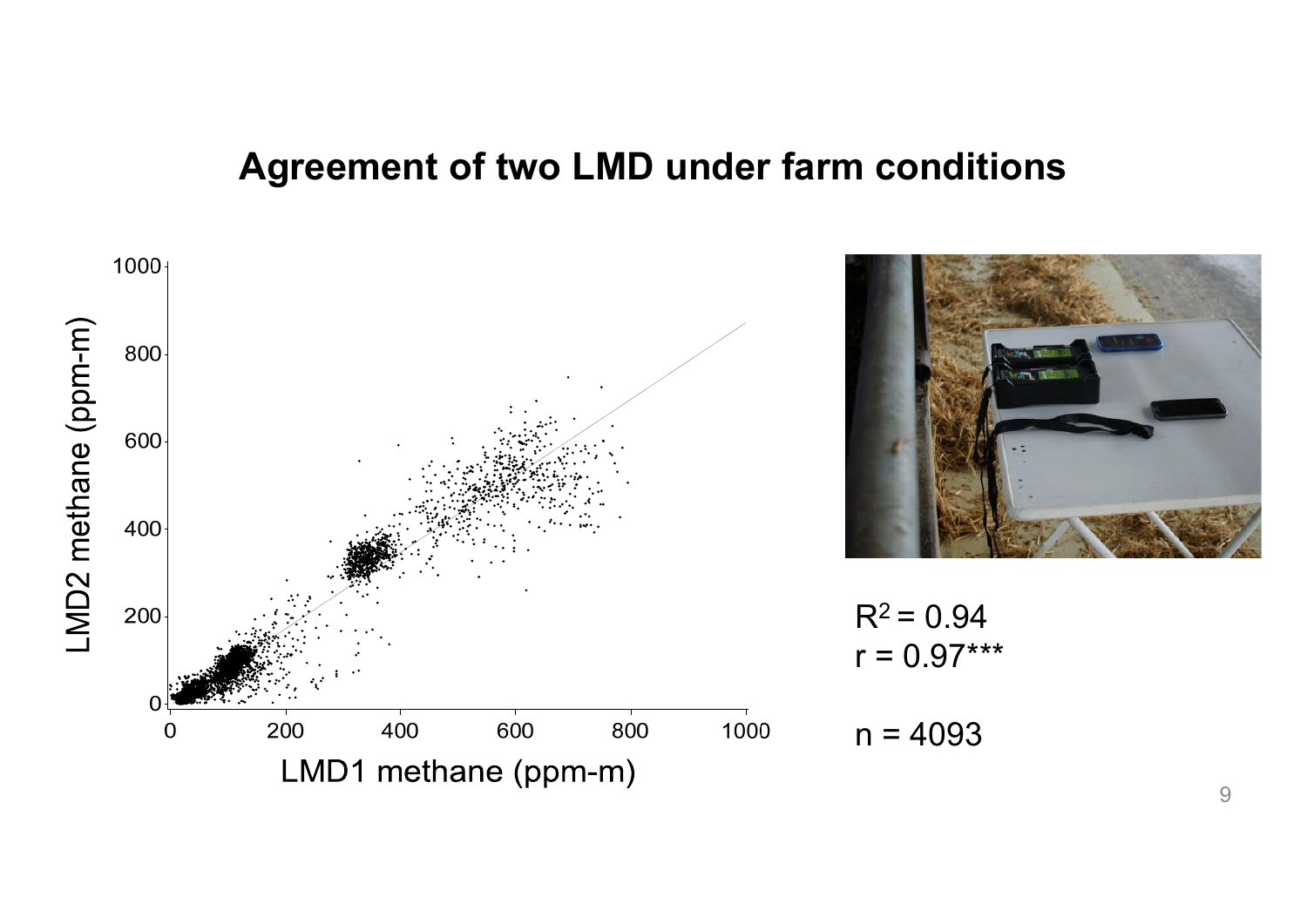### **Agreement of two LMD under farm conditions**

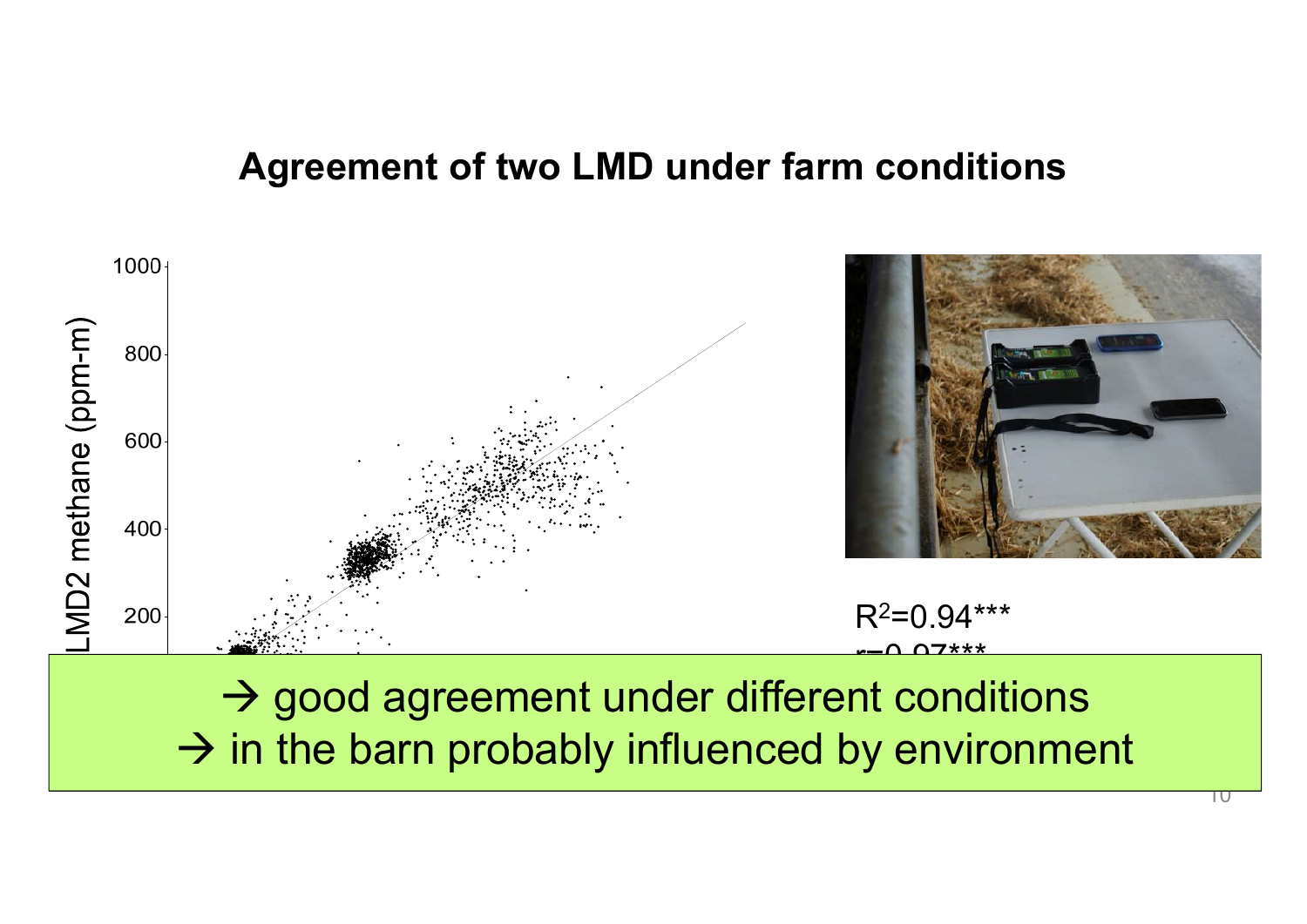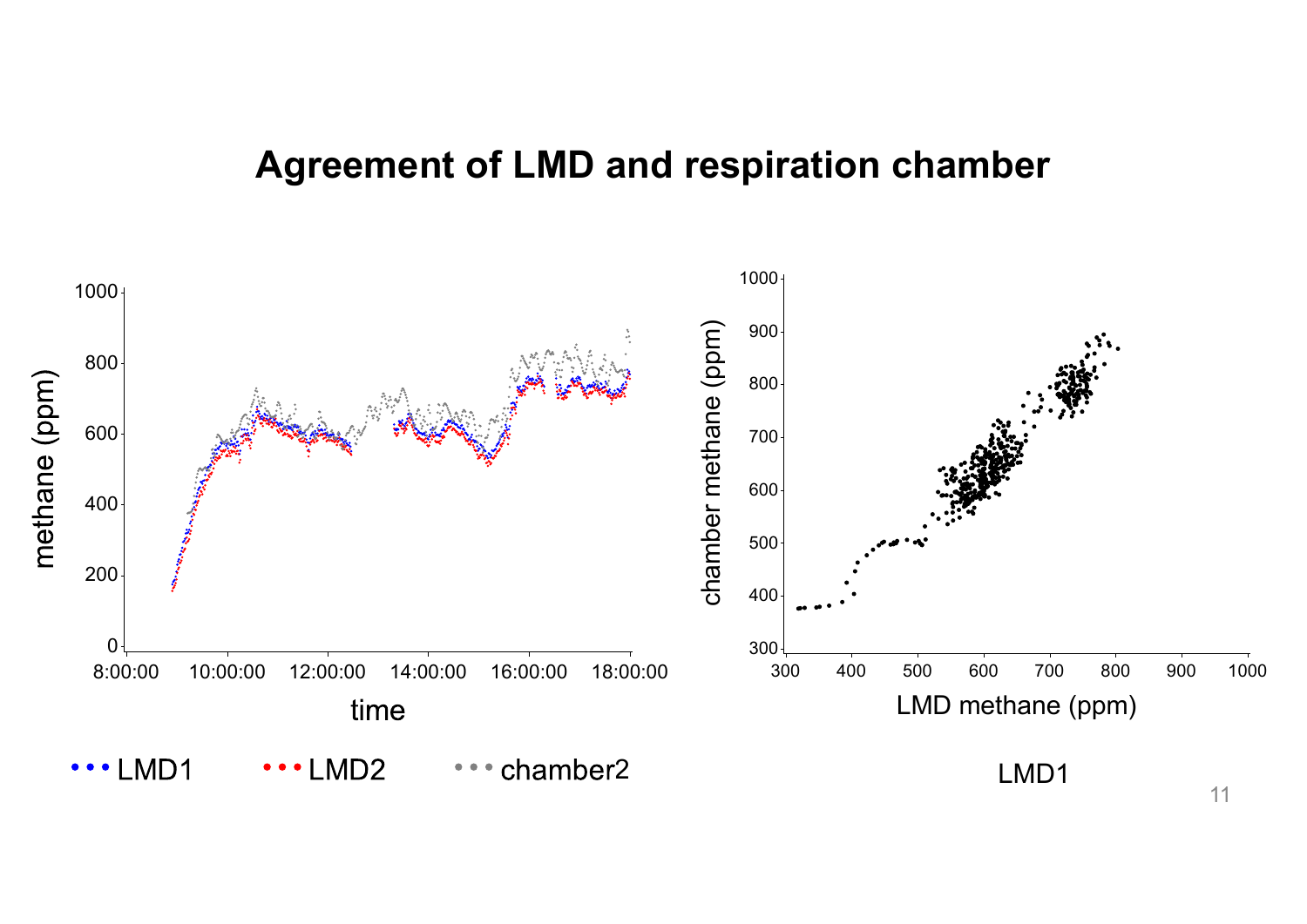

Chagunda and Yan (2011)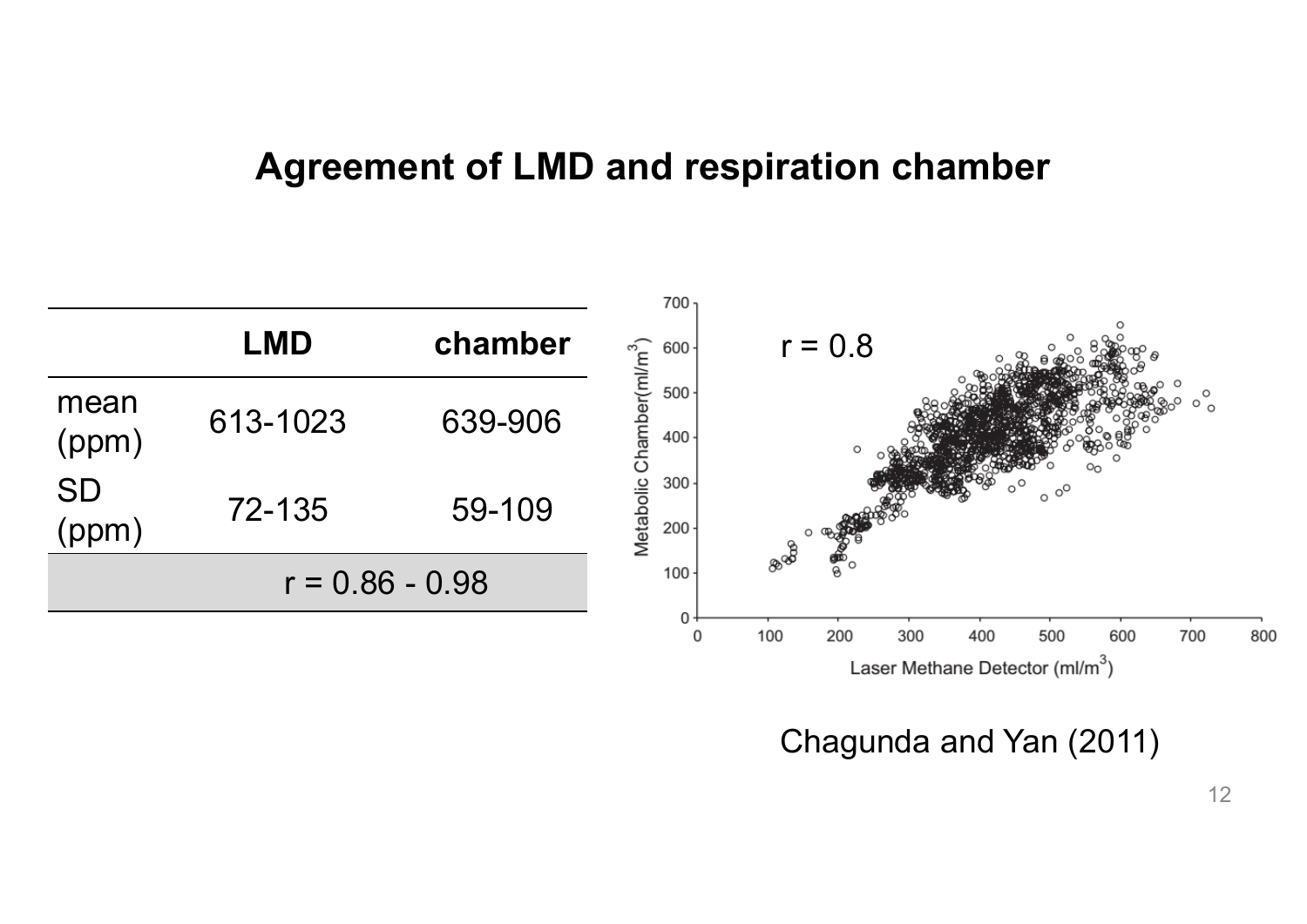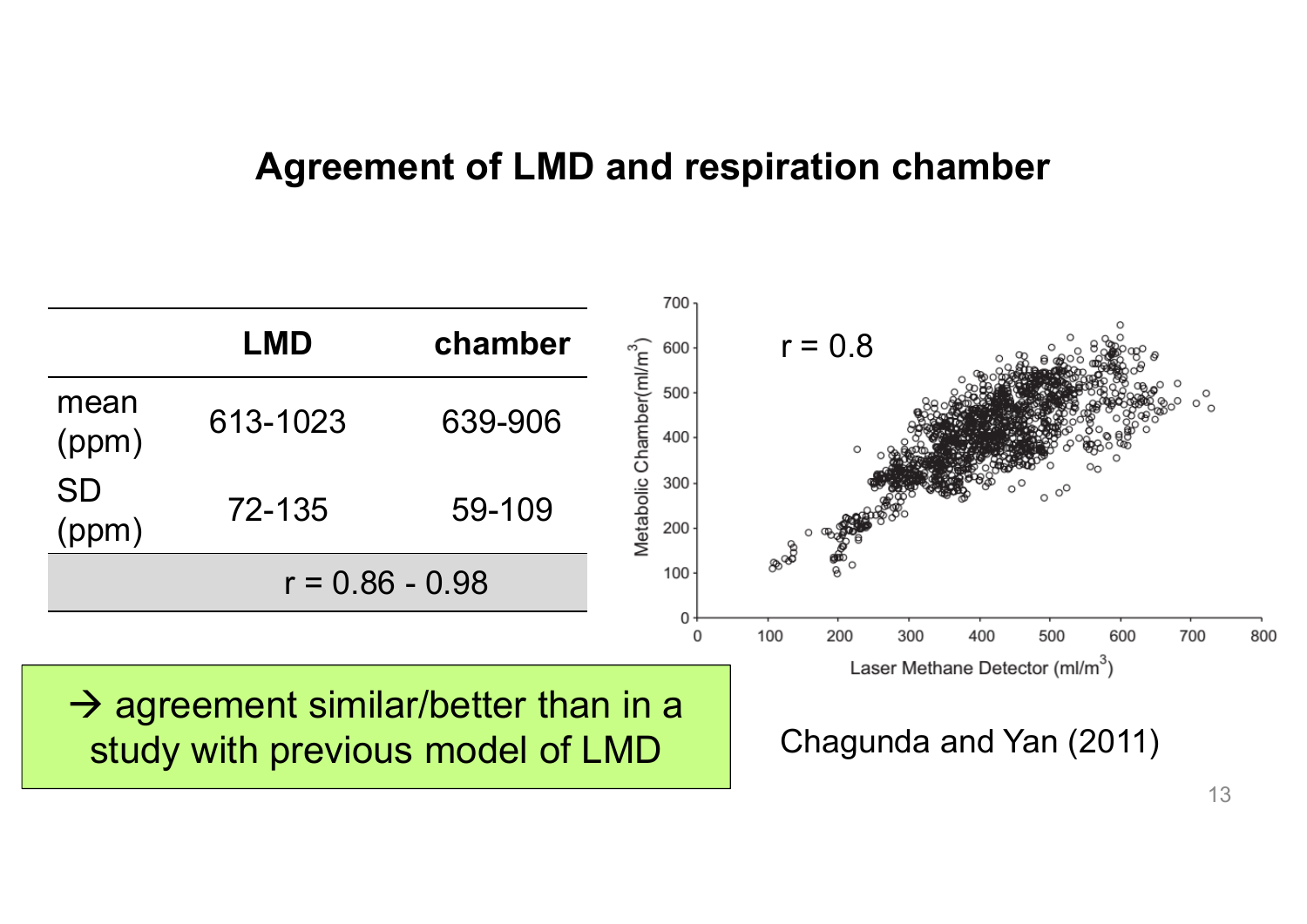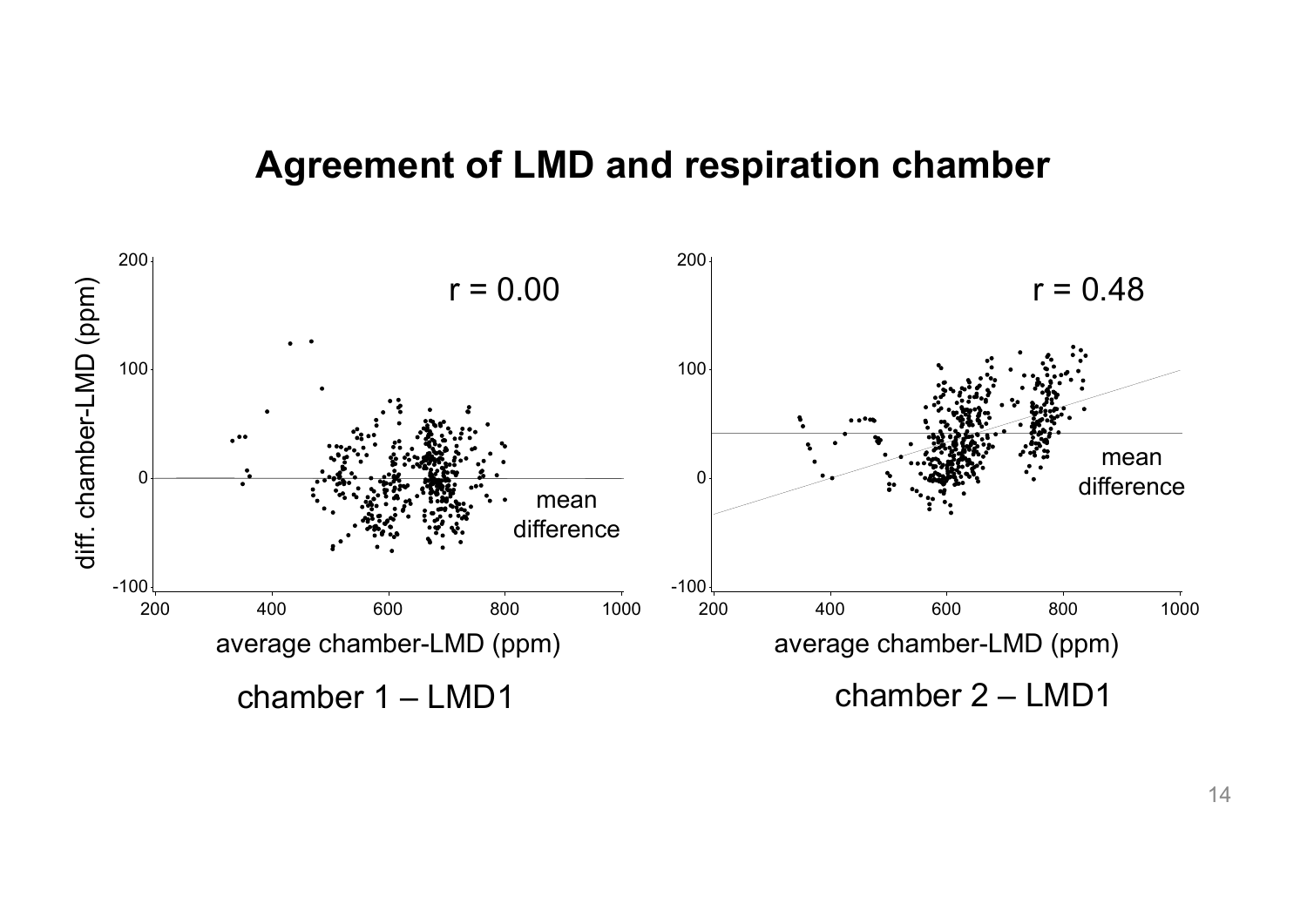

 $\rightarrow$  at higher concentrations methods tend to drift apart, but cow profiles have usually much lower concentrations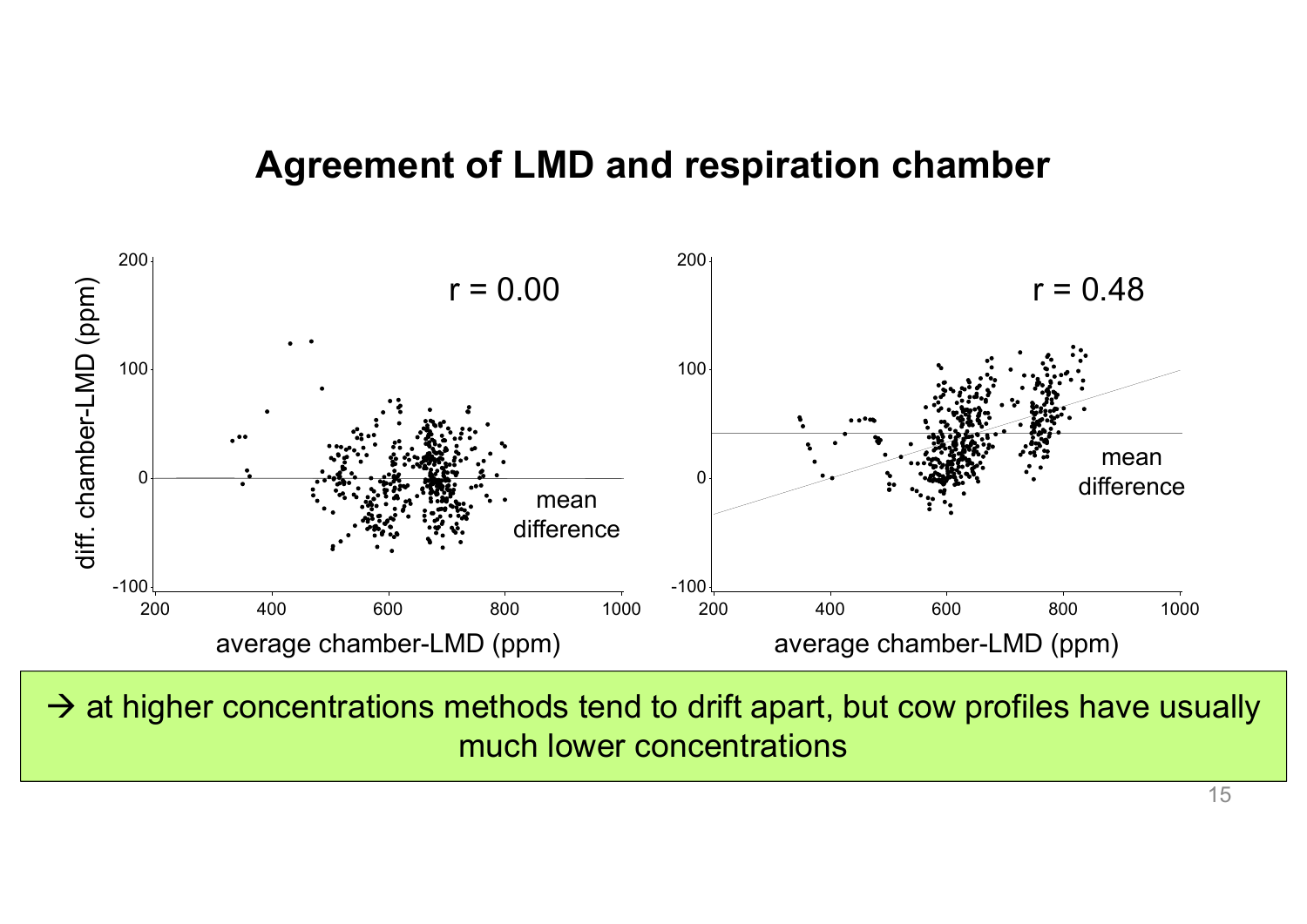

 $\rightarrow$  both detect differences in methane concentration due to cow activity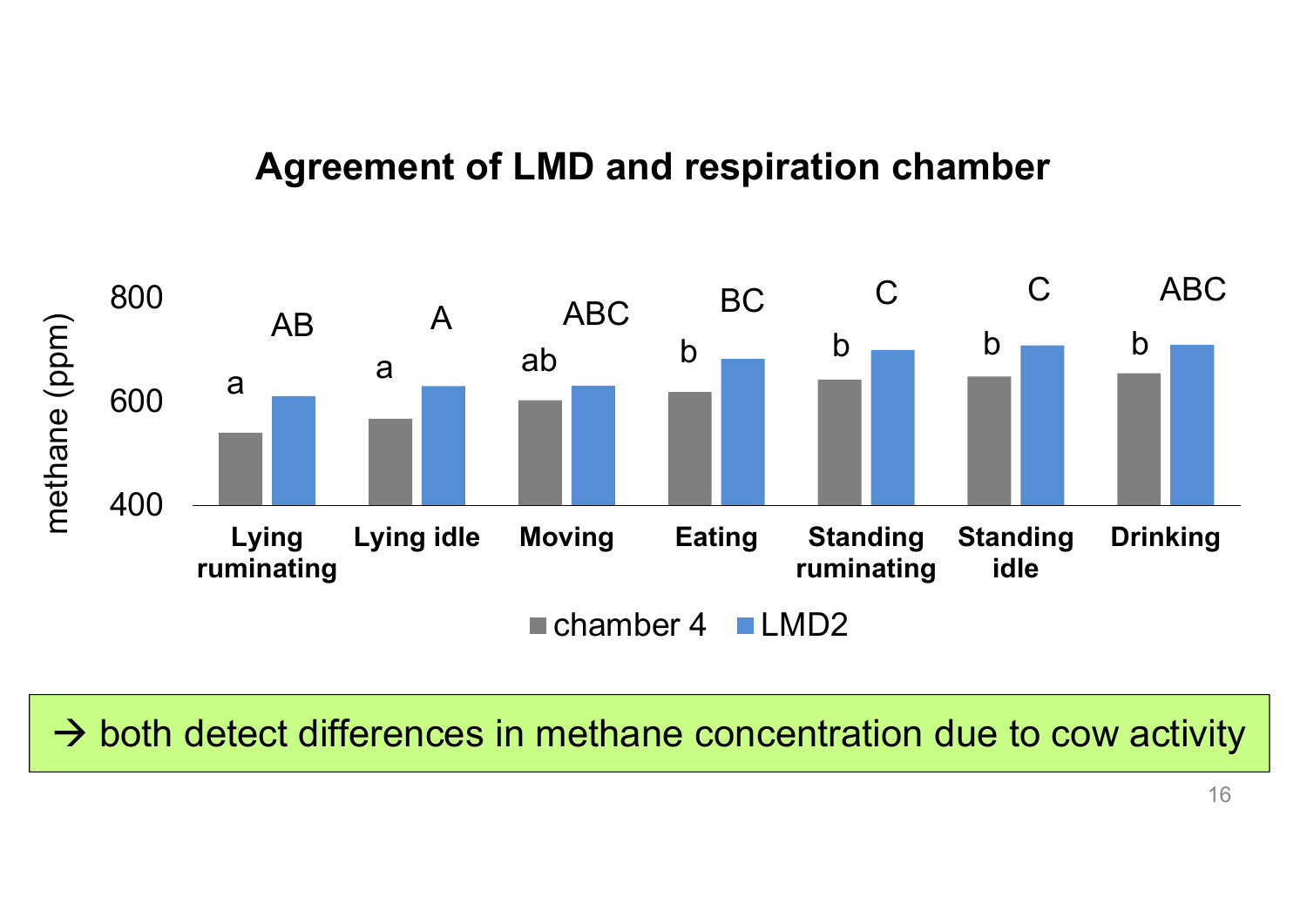#### **Conclusion**

- two LMD have good agreement and can be used in parallel
- $\blacksquare$  LMD suitable to measure low physiological methane concentrations in air
- LMD can detect differences in cow activity in a respiration chamber
- $\blacksquare$  its use to measure methane emissions from dairy cows should be further analyzed

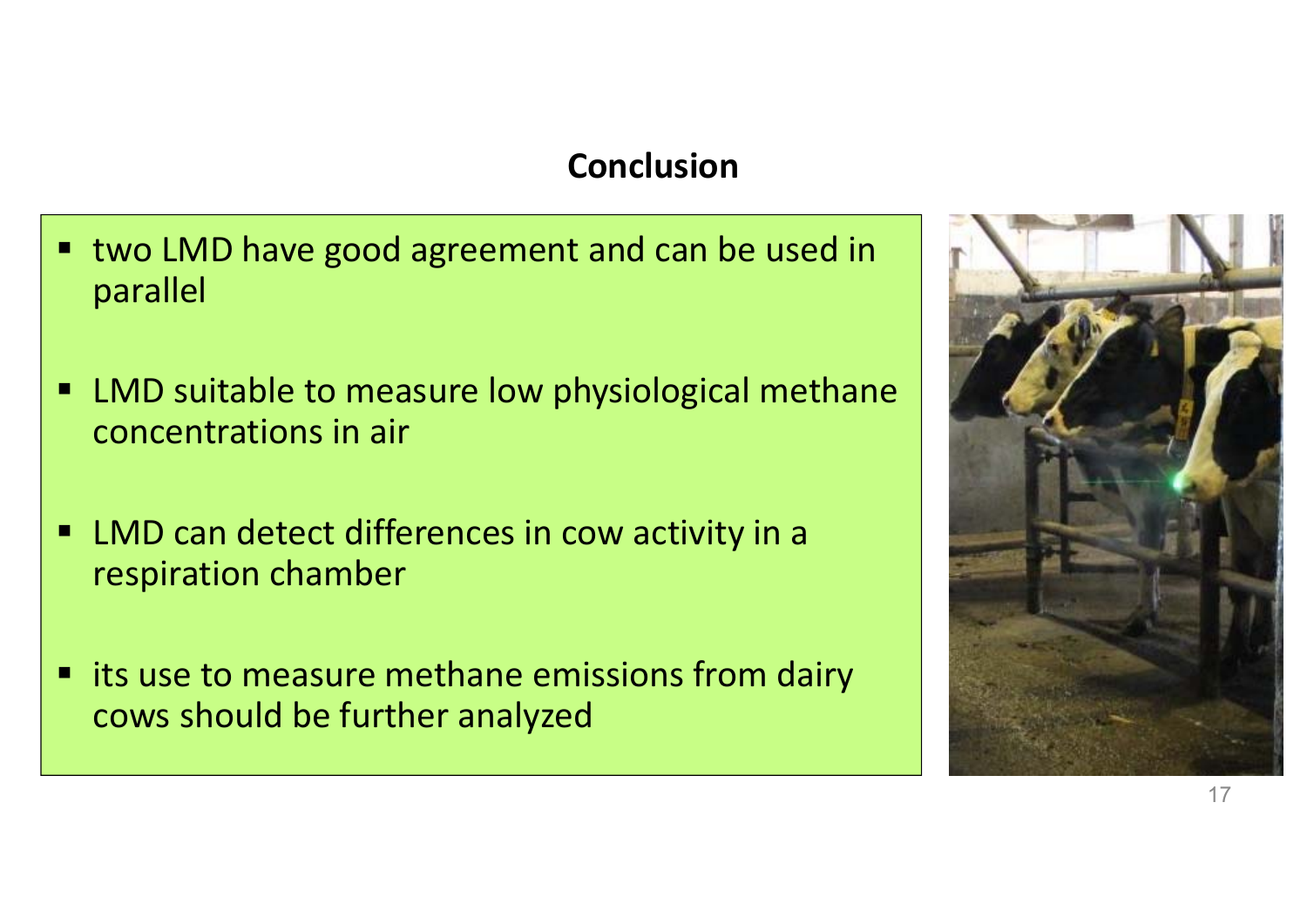The project is supported by funds of the Federal Ministry of Food and Agriculture (BMEL) based on a decision of the Parliament of the Federal Republic of Germany via the Federal Office for Agriculture and Food (BLE) under the innovation support programme.

The authors would like to acknowledge networking support by the COST Action FA1302 www.methagene.eu



**Federal Ministry** of Food and Agriculture



Projektträger Bundesanstalt für Landwirtschaft und Ernährung